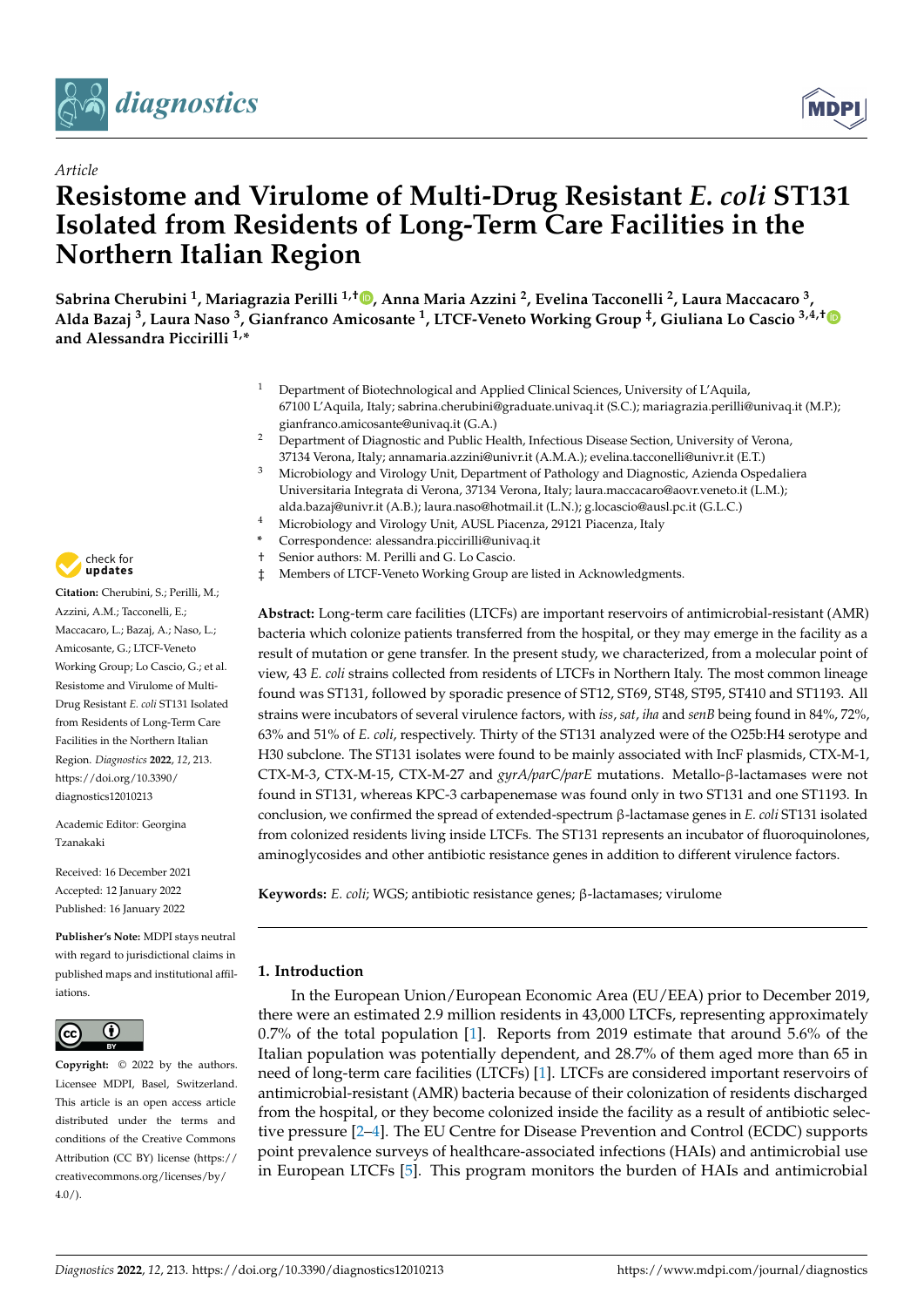resistance inside LTCFs, comparing data from different countries and aiding in the implementation of multimodal interventions to reduce them. Infections of the urinary tract, lower respiratory tract and gastroenteric tract caused by *Enterobacterales*, in particular *Klebsiella pneumoniae* and *Escherichia coli*, are the most frequent [\[6,](#page-9-4)[7\]](#page-9-5); in particular, extra-intestinal pathogenic *E. coli*, resistant to numerous classes of antibiotics, is the leading cause of serious infections among LTCF residents, and the recent emergence and spread of extendedspectrum β-lactamases (ESBLs) and/or carbapenemase-producing *Enterobacterales* firmly reduced the therapeutic options. The aim of the present study was to characterize the resistome and virulome of *E. coli* strains isolated from residents of LTCFs in Veneto, a Northern Italian region. The study was assessed using a next-generation sequencing platform.

## **2. Materials and Methods**

# *2.1. Setting*

Between July 2018 and June 2019 we conducted a point prevalence survey to assess both the frequency of healthcare-related infections and the enteric colonization status by multi-antibiotic-resistant (MDR) Gram negative bacteria in the population of elderly residents of 27 long-term care facilities (LTCF) in the Veneto Region. Joining the survey was voluntary, but at least one facility for each province of the region was enrolled. The 27 facilities were not involved simultaneously but at different times based on the local Ethic Committee's approval, the willingness of local personnel to collaborate with researchers in the collection of the study-specific biological samples and the possibility of the reference microbiology laboratory to accept and process them. The survey was proposed to all patients who were hospitalized for at least 48 h and physically present in the facility at 8:00 a.m. of the survey day. Only patients who were able to provide written informed consent, or whose legal guardian consented, were enrolled. The survey was carried out in a single day for each facility. In the case of facilities with a high number of residents, the survey lasted several consecutive days, with the obligation to complete the evaluation of all subjects in each ward in a single day. For each enrolled patient, 118 variables were collected, including the type and etiology of concurrent infections and respective antibiotic therapy, any antibiotic treatments in the previous 3 months, hospital admissions and surgery in the previous 12 months and invasive medical devices in situ. For each enrolled host, a rectal swab was performed to assess the status of colonization by Gram negative MDR (*Enterobacterales* and non-fermenter Gram negatives producing ESBL and/or resistant to carbapenems).

# *2.2. Strains Selection and Antimicrobial Susceptibility*

The strain selection was performed by inoculating the rectal swabs onto ChromID ESBL agar (bioMérieux, Marcy l'Etoile, France) and on Mac Conkey agar. Identification of the isolates was carried out in an automated Vitek2 System (bioMérieux, Marcy l'Etoile, France). Antimicrobial susceptibilities were performed on a Vitek2 system (version 9.02, bioMérieux, Marcy l'Etoile, France). The strains that showed resistance to carbapenems were also analyzed with an immunochromatographic lateral flow assay Carba5 (NG Biotech, Guipry, France). Resistance to antibiotics was interpreted according to the EUCAST criteria. The *E. coli* that showed susceptibility to third-generation cephalosporins and carbapenems were excluded from the study.

## *2.3. DNA Extraction and Whole Genome Sequencing (WGS)*

Total genomic DNA was extracted from 1 mL of an overnight bacterial culture using a MagMAX Microbiome Ultra Nucleic Acid Isolation kit (Applied Biosystems and ThermoFisher Scientific, Monza, Italy) following the manufacturer's instructions. Whole genome sequencing (WGS) was performed using the Illumina Miseq platform with a  $2 \times 300$  paired-end run.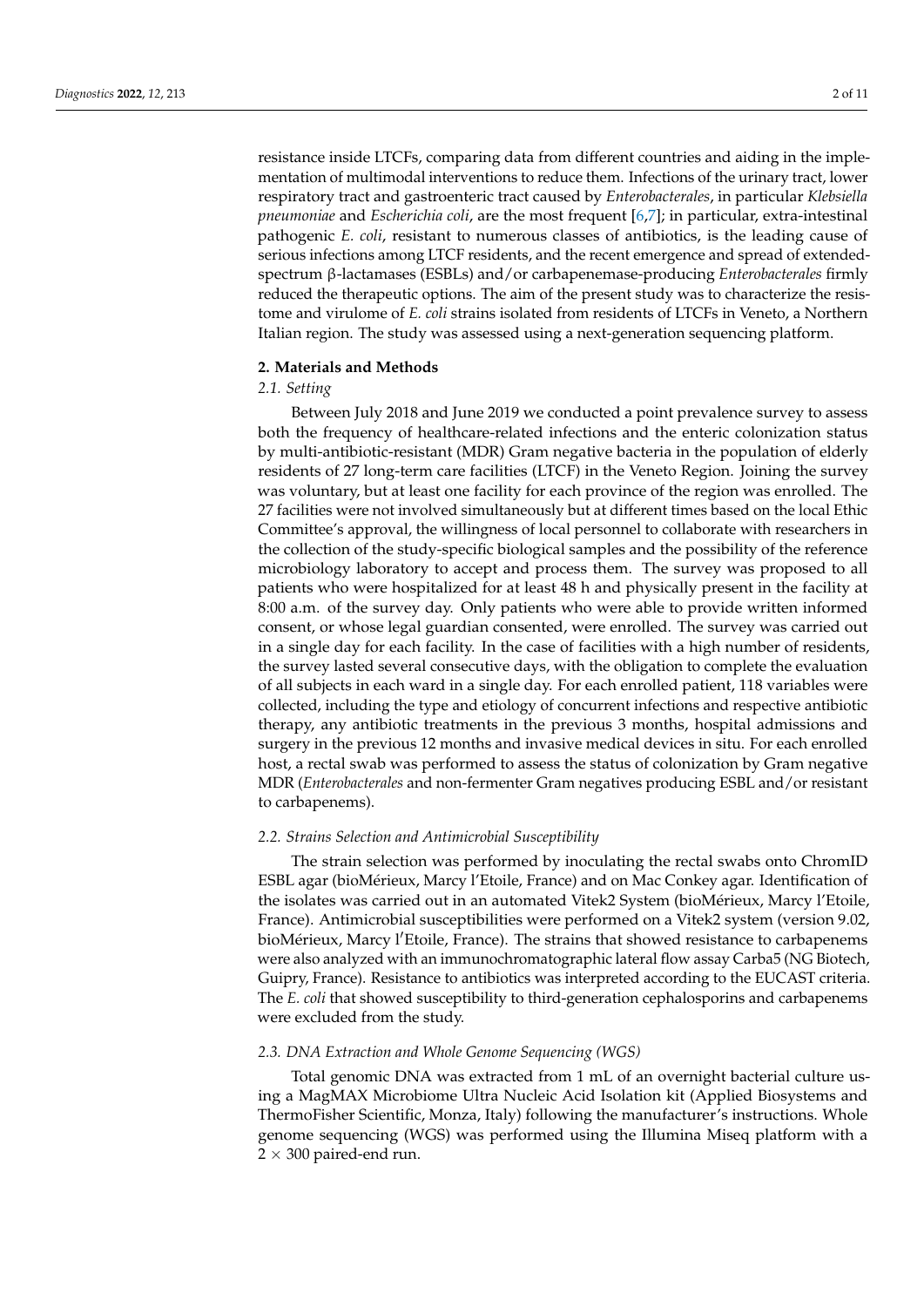# *2.4. Bioinformatics Analysis*

Quality control and sequences filtering were checked using DRAGEN FastQC + MultiQC v3.6.3 [\(https://basespace.illumina.com/apps/10562553/DRAGEN-FastQC-MultiQC,](https://basespace.illumina.com/apps/10562553/DRAGEN-FastQC-MultiQC) access date: 9 September 2021) and assembled with Velvet v1.2.10 [\(https://basespace.](https://basespace.illumina.com/apps/8556549/Velvet-de-novo-Assembly) [illumina.com/apps/8556549/Velvet-de-novo-Assembly,](https://basespace.illumina.com/apps/8556549/Velvet-de-novo-Assembly) access date: 9 September 2021) [\[8\]](#page-10-0). Acquired antimicrobial resistance genes and chromosomal point mutations (*gyrA, parC* and *parE* genes) were identified using ResFinder 4.1 [\(https://cge.cbs.dtu.dk/services/](https://cge.cbs.dtu.dk/services/ResFinder/) [ResFinder/,](https://cge.cbs.dtu.dk/services/ResFinder/) access date: 13 September 2021) [\[9\]](#page-10-1) and virulence genes using VirulenceFinder 2.0 [\(https://cge.cbs.dtu.dk/services/VirulenceFinder/,](https://cge.cbs.dtu.dk/services/VirulenceFinder/) access date: 13 September 2021). Serotypes and fimH types were determined using SerotypeFinder 2.0 and FimTyper 1.0 [\(http://genomicepidemiology.org/services/,](http://genomicepidemiology.org/services/) access date: 14 September 2021) tools, respectively. Multilocus sequence typing (MLST) was performed using a BLAST-based approach [\[10\]](#page-10-2). The allele number of the seven housekeeping genes, *adk*, *fumC*, *gyrB*, *icd*, *mdh*, *purA* and *recA*, and the Sequence Type (ST) of each isolate was determined by combining seven allelic profiles in MLST *E. coli* Atchman database [\(https://pubmlst.org/bigsdb?db=](https://pubmlst.org/bigsdb?db=pubmlst_mlst_sqdef&page=schemeInfo&scheme_id=4) [pubmlst\\_mlst\\_sqdef&page=schemeInfo&scheme\\_id=4,](https://pubmlst.org/bigsdb?db=pubmlst_mlst_sqdef&page=schemeInfo&scheme_id=4) access date: 20 September 2021). PlasmidFinder 2.1 was used to detect the incompatibility groups of plasmids. Identified plasmids of the IncF, IncH1, IncH2, IncI1, IncN or IncA/C type were subtyped by pMLST 2.0 [\(https://cge.cbs.dtu.dk/services/pMLST/,](https://cge.cbs.dtu.dk/services/pMLST/) access date: 21 September 2021) [\[11\]](#page-10-3).

# **3. Results**

# *3.1. Strains Selection and Antimicrobial Susceptibility*

Using a selective medium, 831 *E. coli* strains were isolated from 1981 residents of 27 LTCFs, and 43 strains collected from 13 LTCFs were randomly selected for WGS analysis. Overall, 100% of them were resistant to oxyimino-cephalosporins (cefotaxime and ceftazidime), 72% to ciprofloxacin and 21% to carbapenems (meropenem and/or imipenem), and 46% were also resistant to piperacillin-tazobactam association.

# *3.2. WGS, MLST and Serotype*

*E. coli* strains were analyzed by whole-genome sequencing, which provides information about the sequence typing (MLST) of *E. coli*, serotypes, virulence genes, plasmid replicons, pMLST and antibiotic resistant genes (ARGs). The whole-genome size of the 43 *E. coli* ranged from 4.9 to 10 Mb. On the basis of the Achtman scheme, which considers *adk*, *fumC*, *gyrB*, *icd*, *mdh*, *purA* and *recA* housekeeping genes, the predominant ST found was ST131 (74% of isolates) followed by ST12 (5% isolates), ST69 (7% of isolates), ST48 (2% isolates), ST95 (2% isolates), ST410 (2% isolates) and ST1193 (7% isolates) (Table [1\)](#page-3-0). The serotype of each *E. coli* was also determined. Thirty ST131 isolates showed a O25b:H4 serotype with the fimbria variant fimH30 and two O61:H4 serotypes with fimH94. The ST12 belonged to the O4:H5 serotype with fimH5 and fimH240, the ST48 belonged to the O137:H4 with fimH54, the ST69 belonged to O15:H18 with fimH27 and O44-O77:H18 with fimH27, the ST95 belonged to O18:H7 with fimH15, the ST410 belonged to H21 with fimH24 and the ST1193 belonged to O75:H5 with fimH64.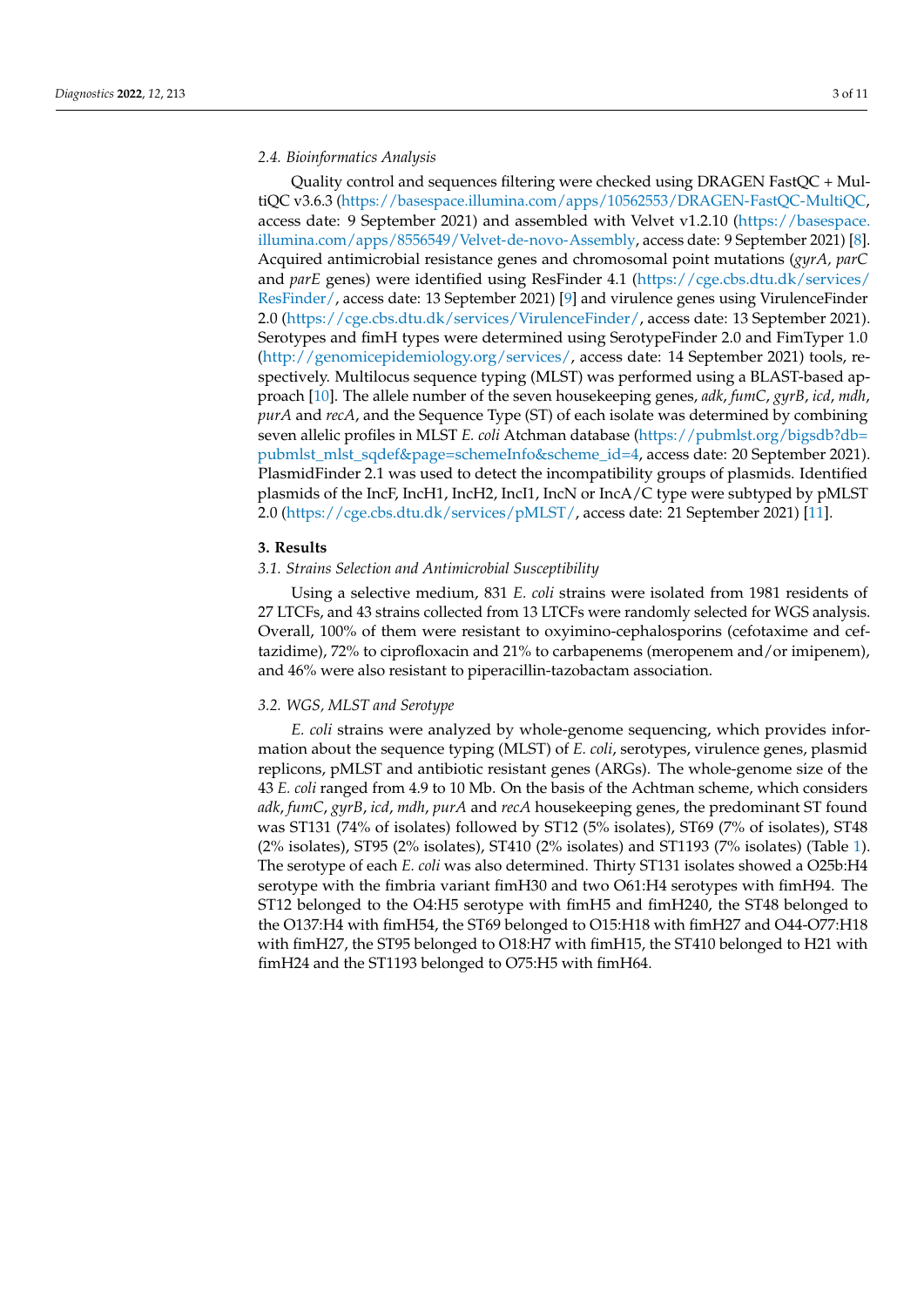| <b>LTCFs</b><br>Code | No.<br><b>Isolates</b> | Genome<br>Size (bp) | MLST*  | Serotype            | fimH   | <b>Virluence Genes</b>                               |
|----------------------|------------------------|---------------------|--------|---------------------|--------|------------------------------------------------------|
| SSL_BL               | $\overline{2}$         | 5.360.264           | ST69   | O15:H18             | 27     | gad, air, lpfA, eilA, iss,<br>iha, sat, senB         |
|                      | $\mathbf{1}$           | 5.064.257           | ST131  | O25b:H4             | 30     | sat, iss, iha, gad                                   |
|                      | 3                      | 5.318.811           | ST131  | O25b:H4             | 30     | sat, iss, cnf1, senB                                 |
|                      | $\mathbf{1}$           | 5.428.542           | ST69   | O17/O44-<br>O77:H18 | 27     | eilA, gad, lpfA, sat, air,<br>senB, iss, iha         |
|                      | $\mathbf{1}$           | 5.506.897           | ST131  | O25b:H4             | 30     | senB, iss, sat, iha, cnf1                            |
|                      | $\overline{1}$         | 5.102.820           | ST131  | O25b:H4             | 30     | sat, iss, iha, gad                                   |
|                      | $\mathbf{1}$           | 5.257.199           | ST95   | O18:H7              | 15     | mchC, senB, vat, ireA,<br>iroN, iss, sfaS, gad, mchF |
|                      | $\mathbf{1}$           | 5.278.074           | ST12   | O4:H5               | 204    | cnf1, iroN, mcmA, mchF,<br>mchC, mchB, vat, iss, gad |
|                      | $\mathbf{1}$           | 5.110.437           | ST12   | O4:H5               | 5      | cnf1, iroN, mcmA, mchF,<br>mchC, mchB, vat, ireA     |
| <b>ISRAA_TV</b>      | $\mathbf{1}$           | 5.117.808           | ST131  | O25b:H4             | 30     | senB, iss, sat, iha                                  |
| SAF_VE               | $\mathbf{1}$           | 5.003.689           | ST48   | O137:H4             | 54     | mchF, gad, cma, iss, iroN                            |
| CRMC_VE              | $\mathbf{1}$           | 5.143.042           | ST131  | O25b:H4             | 30     | iha, senB, sat, iss                                  |
|                      | $\mathbf{1}$           | 5.126.057           | ST131  | O25b:H4             | 30     | sat, gad, iha, senB, iss                             |
| CDS_RO               | $\overline{2}$         | 10.087.318          | ST131  | O61:H4              | 94     | astA, iss, iha, sat                                  |
|                      | $\mathbf{1}$           | 5.158.809           | ST1193 | O75:H5              | 64     | sat, iha                                             |
|                      | $\mathbf{1}$           | 5.151.322           | ST131  | O25b:H4             | 30     | iha, sat, iss                                        |
| IPABMC_VI            | $\mathbf{1}$           | 5.362.937           | ST131  | O25b:H4             | 30     | sat, senB, astA, iha, iss                            |
|                      | $\overline{2}$         | 5.045.886           | ST131  | O25b:H4             | 30     | astA, gad, iha, senB, iss                            |
|                      | $\mathbf{1}$           | 5.277.401           | ST131  | O25b:H4             | 30     | senB, iha, sat, astA, iss                            |
| <b>IPABRS_VI</b>     | $\overline{2}$         | 5.238.706           | ST131  | O25b:H4             | 30     | gad, iha, sat, astA, iss                             |
|                      | $\overline{2}$         | 5.131.308           | ST1193 | O75:H5              | 64     | vat                                                  |
| <b>IPABRT_VI</b>     | $\overline{2}$         | 4.999.937           | ST131  | O25b:H4             | 30     | sat, iss, senB                                       |
|                      | $\overline{2}$         | 5.120.568           | ST131  | O25b:H4             | 30     | sat, iss, senB, iha, gad                             |
|                      | $\mathbf{1}$           | 4.865.293           | ST131  | O25b:H4             | 30     | iss, senB, iha                                       |
|                      | $\mathbf{1}$           | 5.080.670           | ST131  | O25b:H4             | 30     | iss, cnf1                                            |
| IPABSC_VI            | $\overline{c}$         | 5.165.353           | ST131  | O25b:H4             | 30     | sat, iss, senB, iha                                  |
|                      | $\mathbf{1}$           | 5.052.997           | ST131  | O25b:H4             | 30     | sat, iss, senB, iha                                  |
| POBB_VR              | $\mathbf{1}$           | 5.254.036           | ST131  | O25b:H4             | 30     | sat, iss, senB, iha, nfaE                            |
| POVI_VR              | $\mathbf{1}$           | 5.353.306           | ST131  | O25b:H4             | $30\,$ | iss, iha, sat, cnf1                                  |
| POSC_VR              | $\overline{c}$         | 3.813.125           | ST131  | O25b:H4             | 30     | gad, iss, cnf1, iha                                  |
| POCS_VR              | $\mathbf{1}$           | 4.907.147           | ST410  | H21                 | 24     | gad, lpfA                                            |
|                      | $\mathbf{1}$           | 5.230.571           | ST131  | O25b:H4             | 30     | sat, iha, iss                                        |

<span id="page-3-0"></span>**Table 1.** Genome analysis of *E. coli* isolated from residents of 13 LTCFs (Northern Italian Region).

For legal reasons, we used only the acronym of the 12 LTCFs. \* MLST: Multilocus sequence typing.

#### *3.3. Virulence Genes*

The virulence genes found in the *E. coli* isolates analyzed in this study were the following: *sat* (secreted autotransporter toxin), *iha* (adhesion-siderophore receptor), *iss* (increased serum survival), *senB* (plasmid encoded enterotoxin), *gad* (glutamate decarboxylase), *astA* (east-1 heat-stable toxin), *lpfA* (long polar fimbriae), *air* (enteroaggregative immunoglobulin repeat protein), *eilA* (Salmonella HilA homolog), *cnf1* (cytotoxic necrotizing factor), *vat* (vacuolating autotransporter toxin), *ireA* (iron-regulated outer membrane virulence protein), *iroN* (salmchelin siderophore receptor), *sfaS* (S fimbriae), *nfaE* (non fimbrial adhesion) and *mcmA*, *mchB*, *mchC* and *mchF*, which are the microcin H47 system virulence genes (Table [2\)](#page-4-0). The increased serum survival (*iss*), secreted autotransporter toxin (*sat*), adhesion-siderophore receptor (*iha*) and plasmid encoded enterotoxin (*senB*) were found in 84%, 72%, 63% and 51% of *E. coli*, respectively. As shown in Table [1,](#page-3-0) in the *E. coli* ST12, ST69 and ST95, different virulence genes were found; on the contrary, only two virulence genes were identified in ST410 and ST1193.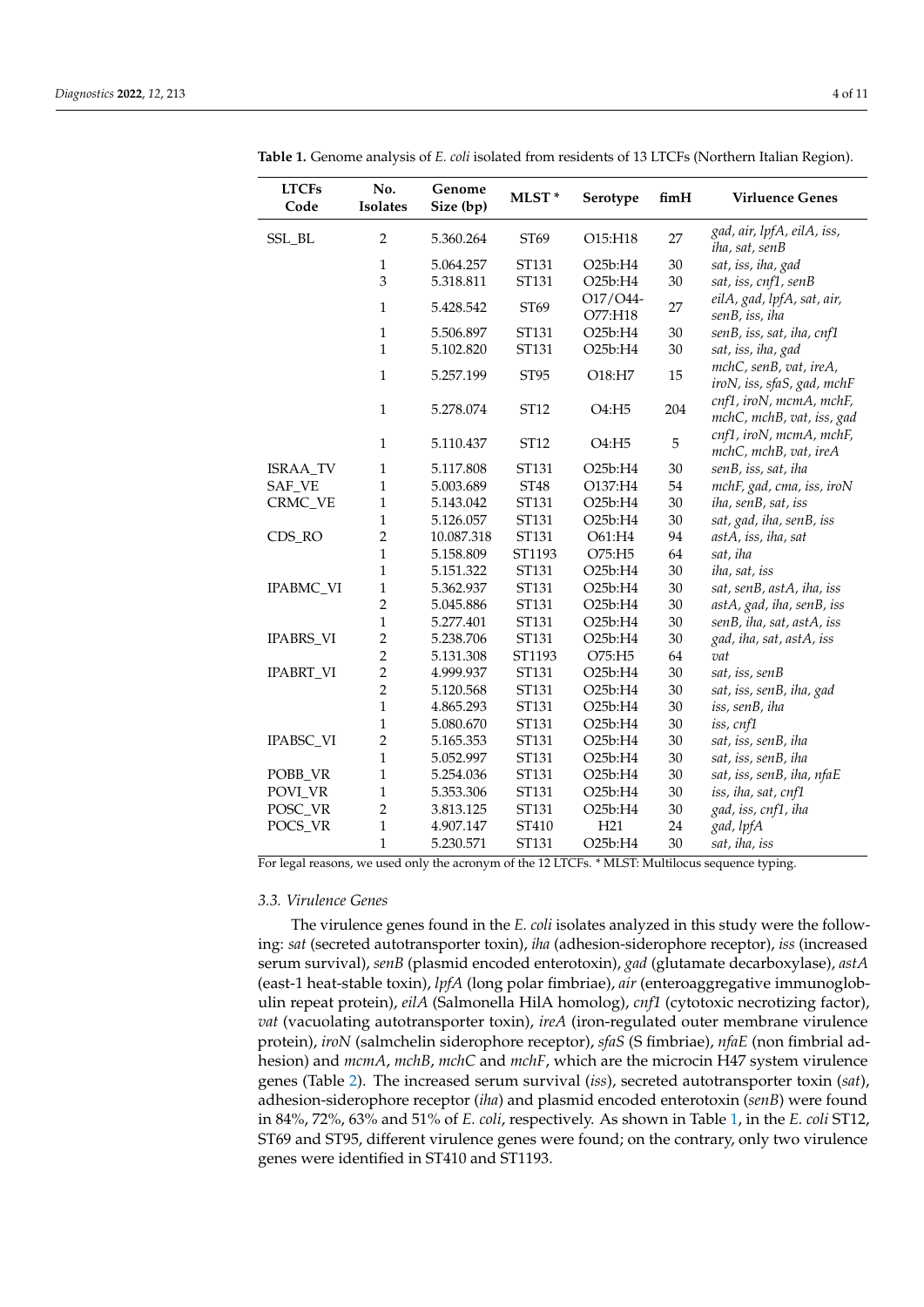| <b>Virulence Gene</b> | <b>Target Class</b>                             | Total No. 43/(%) |
|-----------------------|-------------------------------------------------|------------------|
| air                   | Enteroaggregative immunoglobulin repeat protein | 2(5%)            |
| astA                  | East-1 heat stable toxin                        | 7(16%)           |
| cma                   | Colicin M                                       | 2(5%)            |
| cnf1                  | Cytotoxic necrotizing factor                    | 9(21%)           |
| eilA                  | Salmonella HilA homolog                         | 3(7%)            |
| gad                   | Glutamate decarboxylase                         | 10(23%)          |
| iha                   | Adhesion-siderophore receptor                   | 27(63%)          |
| ireA                  | Iron-regulated outer membrane virulence protein | 3(7%)            |
| iroN                  | Salmochelin siderophore receptor                | 7(16%)           |
| iss                   | Increased serum survival                        | 36(84%)          |
| lpfA                  | Long polar fimbriae                             | 5(12%)           |
| mchB                  | Microcin H47 system                             | 3(7%)            |
| mchC                  | Microcin H47 system                             | 5(12%)           |
| mchF                  | Microcin H47 system                             | 7(16%)           |
| mcmA                  | Microcin H47 system                             | 3(7%)            |
| nfaE                  | non-fimbrial adhesion                           | 2(5%)            |
| sat                   | Secreted autotransporter toxin                  | 31(72%)          |
| senB                  | Plasmid encoded enterotoxin                     | 22(51%)          |
| sfaS                  | S fimbriae                                      | 2(5%)            |
| vat                   | Vacuolating autotransporter toxin               | 7(16%)           |

<span id="page-4-0"></span>**Table 2.** Distribution of virulence genes in different *E. coli.*

# *3.4. Plasmid Replicons and pMLST*

The different incompatibility plasmids IncI1, IncFII(29), IncFII(pRSB107), IncFIB, Inc-FIA, IncN, IncF, IncB/O/K/Z, IncQ1, IncX1, IncX3, IncX4, Col(MG828), Col156, Col8282 and ColRNAI were detected in all *E. coli* analyzed (Table [3\)](#page-7-0). Each *E. coli* isolate harbored more than one type of plasmid. Overall, IncFII was the predominant plasmid, found in 84% of *E. coli*, followed by Col (Col(MG828), Col156, Col8282) in 76%, IncFIA in 64%, IncFIB in 60%, ColRNAI in 40%, IncN in 28%, IncI1 in 24%, IncX (IncX4, IncX3 and IncX1) in 24% and IncB/O/K/Z in 12% of *E. coli*. The pMLST showed that IncF was represented by several lineages such as fii\_2, fii\_24, fii\_29, fia\_1, fib\_1, fib\_10, F1:A2:B20, F1:A20:B31, F29:B10, F31:A20:B1, F1:A2, F4:A19, F2:A1, F1:A1:B10 and F46:A6:B47, whereas IncN plasmid was represented by the ST7 lineage. In detail, the pMLST of ST131 isolates revealed the presence of F1:A2:B20 (ten isolates), F1:A20:B31 (three isolates), F29:B10 (one isolate), F31:A20:B1 (one isolate), F1:A2 (one isolate), F2:A1 (three isolates) and F1:A1:B10 (two isolates) (Table [3\)](#page-7-0).

**Table 3.** Resistome pattern of *E. coli* isolates from LTCFs in Northern Italian region.

| <b>LTCFs Code</b> | No.<br><b>Isolates</b> | Plasmid Replicons/pMLST                                                                                      | <b>B-Lactam</b><br><b>Resistant Genes</b> | <b>Other Antibiotics</b><br><b>Resistant Genes</b>                                          | Chromosomal<br><b>Point Mutation</b>             |
|-------------------|------------------------|--------------------------------------------------------------------------------------------------------------|-------------------------------------------|---------------------------------------------------------------------------------------------|--------------------------------------------------|
| SSL BL            | $\mathfrak{D}$         | $IncX4$ , $IncI1$ , $IncFI(29)$ , $IncN$ ,<br>IncFIB(AP001918), Col156<br>/IncF: fii_29, fib_10<br>IncN: ST7 | $blaVIM-1$                                | aacA4, aadA1,<br>$mph(A)$ , sul1,<br>dfrA14, qnrS1,<br>$aac(6')$ Ib-cr, catB2               | gyrA D87N<br>parC S80I                           |
|                   |                        | Col(MG828), Col 156,<br>IncFII(pRSB107), IncFIA, IncN<br>/IncF: F1:A2:B20                                    | $bla_{CTX-M-3}$                           | aadA5, sul1, dfrA17                                                                         | $gyrA$ S83L/D87N<br>parC S80I/E84V<br>parE I529L |
|                   | 3                      | IncFII, Col156, IncFIB(AP001918),<br><b>IncFIA</b><br>/F1:A20:B31                                            | $bla_{CTX-M-15}$ ,<br>$bla_{OXA-1}$       | $aac(6')$ Ib-cr, aad $A5$ ,<br>$aac(3)$ -IIa, mph $(A)$ ,<br>sul1, dfrA17, tet(A),<br>catB4 | gyrA S83L/D87N<br>parC S80I/E84V<br>parE I529L   |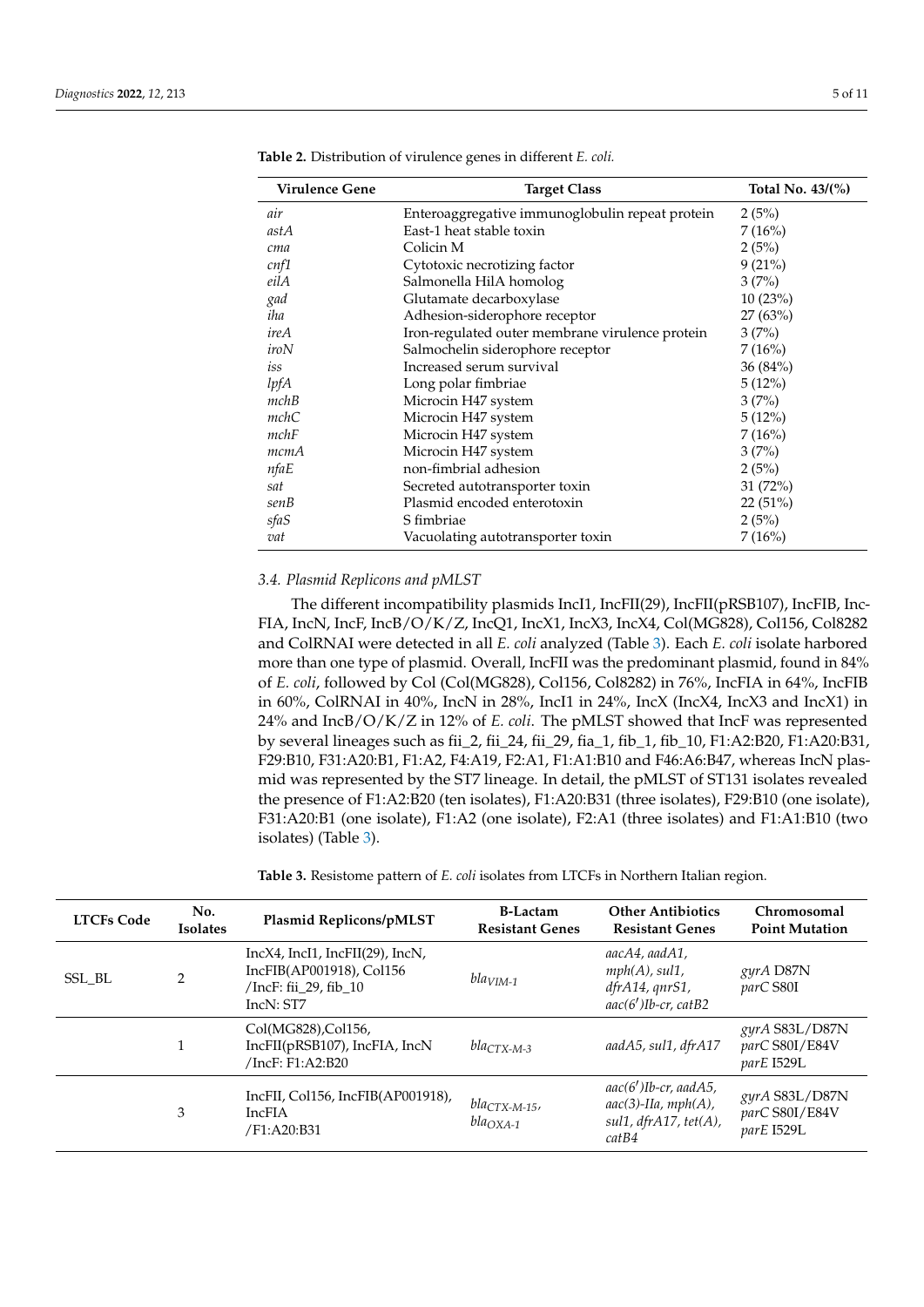| <b>LTCFs Code</b> | No.<br><b>Isolates</b> | Plasmid Replicons/pMLST                                                                                                                                                   | <b>B-Lactam</b><br><b>Resistant Genes</b>          | <b>Other Antibiotics</b><br><b>Resistant Genes</b>                                                                                  | Chromosomal<br><b>Point Mutation</b>           |
|-------------------|------------------------|---------------------------------------------------------------------------------------------------------------------------------------------------------------------------|----------------------------------------------------|-------------------------------------------------------------------------------------------------------------------------------------|------------------------------------------------|
|                   | $\mathbf{1}$           | Col156, Col8282, IncI1, ColRNAI,<br>IncB/O/K/Z, IncFIB(AP001918),<br>IncFII(29), IncN<br>/IncF: F29:B10<br>IncI1: arda_4, pill_6, repi1_1,<br>sogs_3, trba_6<br>IncN: ST7 | $blavIM-1$ , $blaTEM-1B$                           | $aph(3')$ -XV,<br>$aac(6')$ Ib-cr, strA,<br>strB, aacA4, aadA5,<br>$a$ ad $A1$ , mph $(A)$ ,<br>sul1, sul2, dfrA17,<br>qnrS1, catB2 | gyrA S83L                                      |
|                   | $\mathbf{1}$           | IncFII, Col156, IncB/O/K/Z,<br>IncFIB(AP001918), IncFIA<br>/F31:A20:B1                                                                                                    | $bla_{CTX-M-15}$<br>$bla_{OXA-1}$                  | $aac(6')$ Ib-cr,<br>aac(3)-IIa, catB4                                                                                               | gyrA S83L/D87N<br>parC S80I/E84V<br>parE I529L |
|                   | $\mathbf{1}$           | IncFII(pRSB107), Col(MG828),<br>ColRNAI, IncFIA<br>/F1:A2                                                                                                                 | $bla_{CTX-M-27}$                                   | strA, strB, sul2,<br>$tet(A)$ , aad $A5$ ,<br>$mph(A)$ , sul1,<br>dfrA17                                                            | gyrA S83L/D87N<br>parC S80I/E84V<br>parE I529L |
|                   | $\mathbf{1}$           | ColRNAI, IncFII(pCoo), IncN,<br>Col156<br>/IncF: F29:B10<br>IncN: ST7                                                                                                     | $blaVIM-1$                                         | $aac(6')$ Ib-cr, aacA4,<br>aacA1, mph(A), sul1,<br>dfrA14, qnrS1,<br>catB2                                                          | None                                           |
|                   | 1                      | IncFIB(AP001918), IncI1, IncQ1,<br>$In$ $FII$                                                                                                                             | $bla_{TEM-1B}$<br>$bla_{CTX-M-1}$                  | aadA1, strA, strB,<br>sul1, sul2, dfrA1,<br>$qnrS1, \text{tet}(A)$                                                                  | None                                           |
|                   | $\mathbf{1}$           | IncFIA(HI1), IncFII, IncN<br>/IncF: F4:A19<br>IncN: ST7                                                                                                                   | $blaVIM-1$                                         | $aac(6')$ Ib-cr, aadA1,<br>$aph(3')$ -XV, aac $A4$ ,<br>$mph(A)$ , sul1,<br>dfrA14, qnrS1,<br>catB2                                 | None                                           |
| ISRAA_TV          | 1                      | IncFII (pRSB107), IncB/O/K/Z,<br>IncFIA, IncFIB (AP001918),<br>Col(MG828), Col156<br>/F1:A2:B20                                                                           | $bla_{CTX-M-27}$                                   | strA, strB, sul2,<br>tet(A)                                                                                                         | gyrA S83L/D87N<br>parC S80I/E84V<br>parE I529L |
| SAF_VE            | $\mathbf{1}$           | IncFII, IncI1, IncX1,<br>IncFIB(AP001918)<br>/IncF: fib_1, fii_24                                                                                                         | $blaSHV-12$ , $blaTEM-1B$                          | strA, strB, aadA2,<br>$aph(3')$ -Ia, $lnu(F)$ ,<br>qnrB19, qnrS1,<br>tet(B)                                                         | None                                           |
| CRMC_VE           | $\mathbf{1}$           | IncFII(pRSB107), Col156, IncX4,<br>IncFIA, IncFIB (AP001918),<br>Col(MG828)<br>/F1:A2:B20                                                                                 | $bla_{CTX-M-27}$                                   |                                                                                                                                     | gyrA S83L/D87N<br>parC S80I/E84V<br>parE I529L |
|                   | $\mathbf{1}$           | IncFII(pRSB107), Col156, IncX4,<br>IncFIA, IncFIB (AP001918)<br>/F1:A2:B20                                                                                                | $bla_{CTX-M-27}$                                   |                                                                                                                                     | gyrA S83L/D87N<br>parC S80I/E84V<br>parE I529L |
| CDS_RO            | 2                      | Col(MG828), IncX4, IncI1,<br>Col8282, IncFIA, IncFII(pRSB107),<br>IncN, ColRNAI, Col(KPHS6),<br>p0111, Col156 /IncF: F2:A1<br>IncI1: ST57                                 | $bla_{TEM-1B}$<br>$bla_{CTX-M-3}$<br>$bla_{OXA-1}$ | $aph(3')$ -IIa,<br>$aac(6')$ -Ib-cr, catB4                                                                                          | None                                           |
|                   | $\mathbf{1}$           | Col156, Col(MG828), IncFIA,<br>IncFII<br>/F2: A1                                                                                                                          | $bla_{CTX-M-15}$<br>$bla_{OXA-1}$                  | $aac(6')$ -Ib-cr, catB4                                                                                                             | gyrA S83L/D87N<br>parC S80I/E84V<br>parE I529L |

# **Table 3.** *Cont.*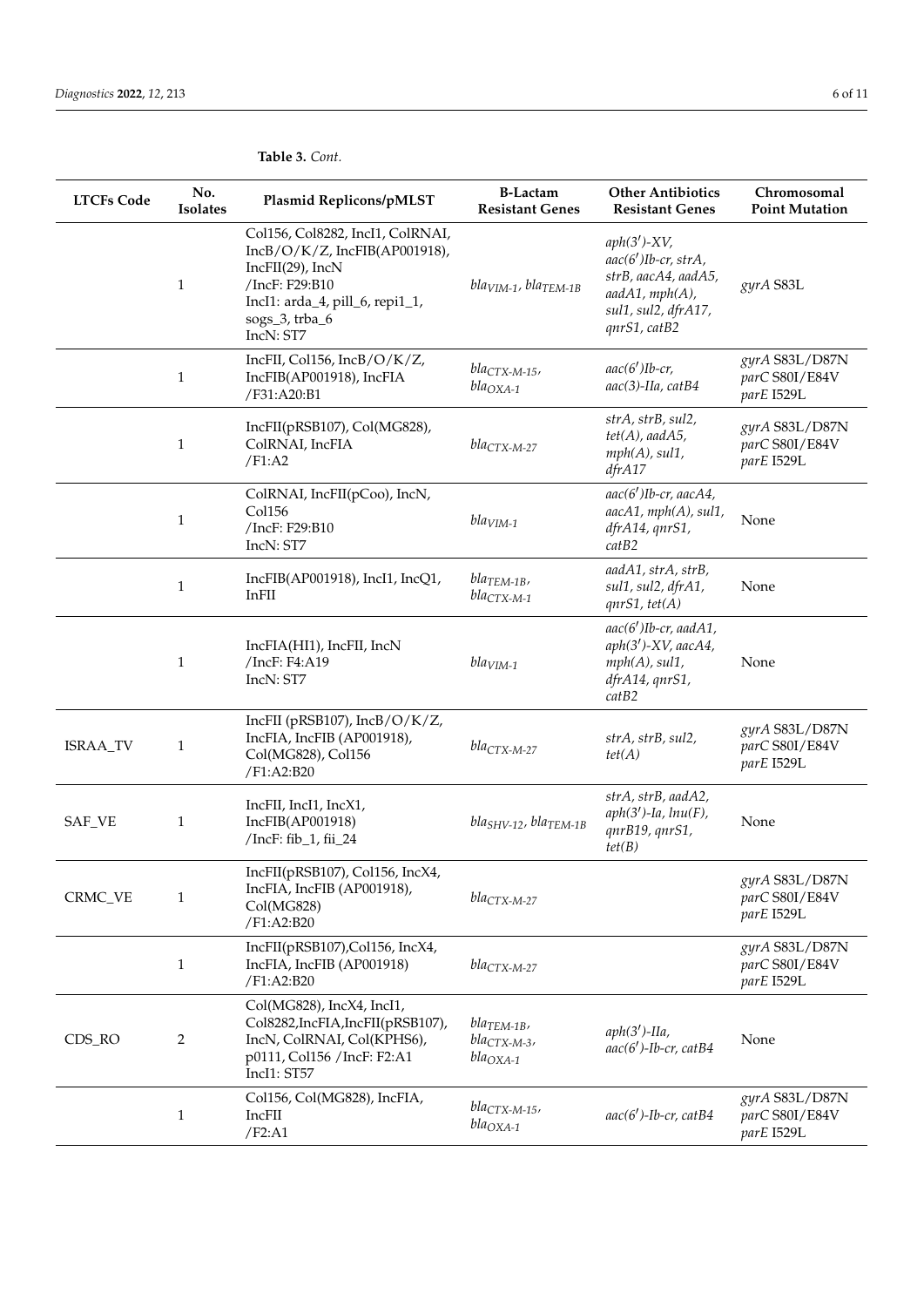| <b>LTCFs Code</b> | No.<br><b>Isolates</b> | Plasmid Replicons/pMLST                                                                                    | <b>B-Lactam</b><br><b>Resistant Genes</b>                                                      | <b>Other Antibiotics</b><br><b>Resistant Genes</b>                                                                                                            | Chromosomal<br><b>Point Mutation</b>           |  |
|-------------------|------------------------|------------------------------------------------------------------------------------------------------------|------------------------------------------------------------------------------------------------|---------------------------------------------------------------------------------------------------------------------------------------------------------------|------------------------------------------------|--|
|                   | $\mathbf{1}$           | IncFIB(pQil),Col(BS512), IncFIA,<br>IncFIB(AP001918)<br>/IncF: A1:B10                                      | $blaTEM-1A$ , $blaKPC-3$ ,<br>$bla_{OXA-9}$                                                    | $aac(3)-Hd$                                                                                                                                                   | gyrA S83L/D87N<br>parC S80I<br>parE L416F      |  |
| IPABMC_VI         | $\mathbf{1}$           | Col(MG828), IncX4, IncFII(29),<br>Col156, ColRNAI,<br>IncFIB(AP001918) /F29:B10                            | $bla$ TEM-1B,<br>$bla_{CTX-M-15}$                                                              | aac(3)-Id, strA, strB,<br>$aadA5$ , $mph(A)$ ,<br>sul1, sul2, dfrA17,<br>tet(A)                                                                               | gyrA S83L/D87N<br>parC S80I/E84V<br>parE I529L |  |
|                   | 2                      | IncFII(29), IncFIB(AP001918),<br>Col8282, ColRNAI, Col156<br>/F29:B10                                      | $bla_{CTX-M-15}$<br>$bla$ TEM-1B                                                               | $strA,$ aac(3)-IId,<br>strB, aadA5,<br>$mph(A)$ , sul $2$ , sul $1$ ,<br>$dfrA17, \text{tet}(A)$                                                              | gyrA S83L/D87N<br>parC S80I/E84V<br>parE I529L |  |
|                   | $\mathbf{1}$           | IncFII(29), IncFIB(AP001918),<br>Col156, ColRNAI, Col8282<br>/IncF: F29:B10                                | $bla_{TEM-1B}$<br>$bla_{CTX-M-15}$<br>$blavIM-1$                                               | $aph(3')$ -XV, aac $A4$ ,<br>aadA1, aac(3)-IId,<br>strA, strB, mph(A),<br>sul1, sul2,<br>$aac(6')$ Ib-cr, dfr $A14$ ,<br>dfrA17, qnrS1,<br>$tet(A)$ , $catB2$ | gyrA S83L/D87N<br>parC S80I/E84V<br>parE I529L |  |
| <b>IPABRS_VI</b>  | 2                      | IncFII, IncFIA, Col(MG828)<br>/F2: A1                                                                      | $bla_{CTX-M-15}$<br>$bla_{TEM-1B}$                                                             |                                                                                                                                                               | gyrA S83L/D87N<br>parC S80I/E84V<br>parE I529L |  |
|                   | 2                      | IncFIA, Col (MG828), IncFIB<br>(AP001918), Col156<br>/F1:A1:B10                                            | $bla_{TEM-1A}$<br>$blaSHV-12$                                                                  | $mph(A)$ , sul $2$ , sul $1$ ,<br>dfrA17, qnrB19,<br>tet(A)                                                                                                   | gyrA S83L/D87N<br>parC S80I<br>parE L416F      |  |
| <b>IPABRT_VI</b>  | 2                      | IncFII(AP001918),<br>IncFII(pRSB107), Col8282, IncFIA,<br>Col156, Col(MG828)<br>/F1:A2:B20                 | $bla_{CTX-M-27}$                                                                               | strB, aadA5, strA,<br>sul1, sul2, dfrA17,<br>tet(A)                                                                                                           | gyrA S83L/D87N<br>parC S80I/E84V<br>parE I529L |  |
|                   | 2                      | IncFII(AP001918),<br>IncFII(pRSB107), Col8282, IncFIA,<br>Col156, Col(MG828)<br>/F1:A2:B20                 | $bla_{CTX-M-27}$                                                                               | strA, aadA5, strB,<br>$mph(A)$ , sul1, sul2,<br>$dfrA17, \text{tet}(A)$                                                                                       | gyrA S83L/D87N<br>parC S80I/E84V<br>parE I529L |  |
|                   | $\mathbf{1}$           | IncFII(pRSB107), Col156,<br>IncFIB(AP001918), IncFIB(pQil),<br>IncFIA<br>/IncF: F1:A2:B20                  | $bla_{TEM-1A}$ , bla <sub>OXA-1</sub> ,<br>$bla_{KPC-3}$ , $bla_{OXA-9}$ ,<br>$bla_{CTX-M-27}$ | $aac(3)$ -IIa,<br>$aac(6')$ Ib-cr, dfr $A14$ ,<br>qnrB66, catB4                                                                                               | gyrA S83L/D87N<br>parC S80I/E84V<br>parE I529L |  |
|                   | $\mathbf{1}$           | IncFIA, IncFIB(AP001918), IncFII,<br>ColRNAI<br>/F31:A20:B1                                                | $bla_{CTX-M-15}$ , bla <sub>OXA-1</sub>                                                        | catB4                                                                                                                                                         | gyrA S83L/D87N<br>parC S80I/E84V<br>parE I529L |  |
| IPABSC_VI         | 2                      | IncFIB(AP001918),<br>IncFII(pRSB107), Col8282, IncFIA,<br>ColRNAI, Col156, IncI1<br>/F1:A2:B20             | $bla_{CTX-M-27}$                                                                               | strB, aadA5, strA,<br>$mph(A)$ , sul1, sul2,<br>$dfrA17, \text{tet}(A)$                                                                                       | gyrA S83L/D87N<br>parC S80I/E84V<br>parE I529L |  |
|                   | $\mathbf{1}$           | IncFIB(AP001918),<br>IncFII(pRSB107), IncFIA, Col156<br>/F1:A2:B20                                         | $bla_{CTX-M-27}$                                                                               | strB, aadA5, strA,<br>$mph(A)$ , sul1, sul2,<br>$dfrA17, \text{tet}(A)$                                                                                       | gyrA S83L/D87N<br>parC S80I/E84V<br>parE I529L |  |
| POBB_VR           | $\mathbf{1}$           | IncFIA, IncFIB(AP001918),<br>IncFII(pRSB107), Col8282, IncN,<br>Col156, ColRNAI<br>/F1:A2:B20<br>IncN: ST7 | $bla_{CTX-M-15}$<br>$bla$ TEM-1B                                                               | $aac(3)-Hd, strA,$<br>strB, aadA5,<br>$mph(A)$ , sul1, sul2,<br>dfrA17, dfrA14,<br>$qnrS1, \text{tet}(A)$                                                     | gyrA S83L/D87N<br>parC S80I/E84V<br>parE I529L |  |

# **Table 3.** *Cont.*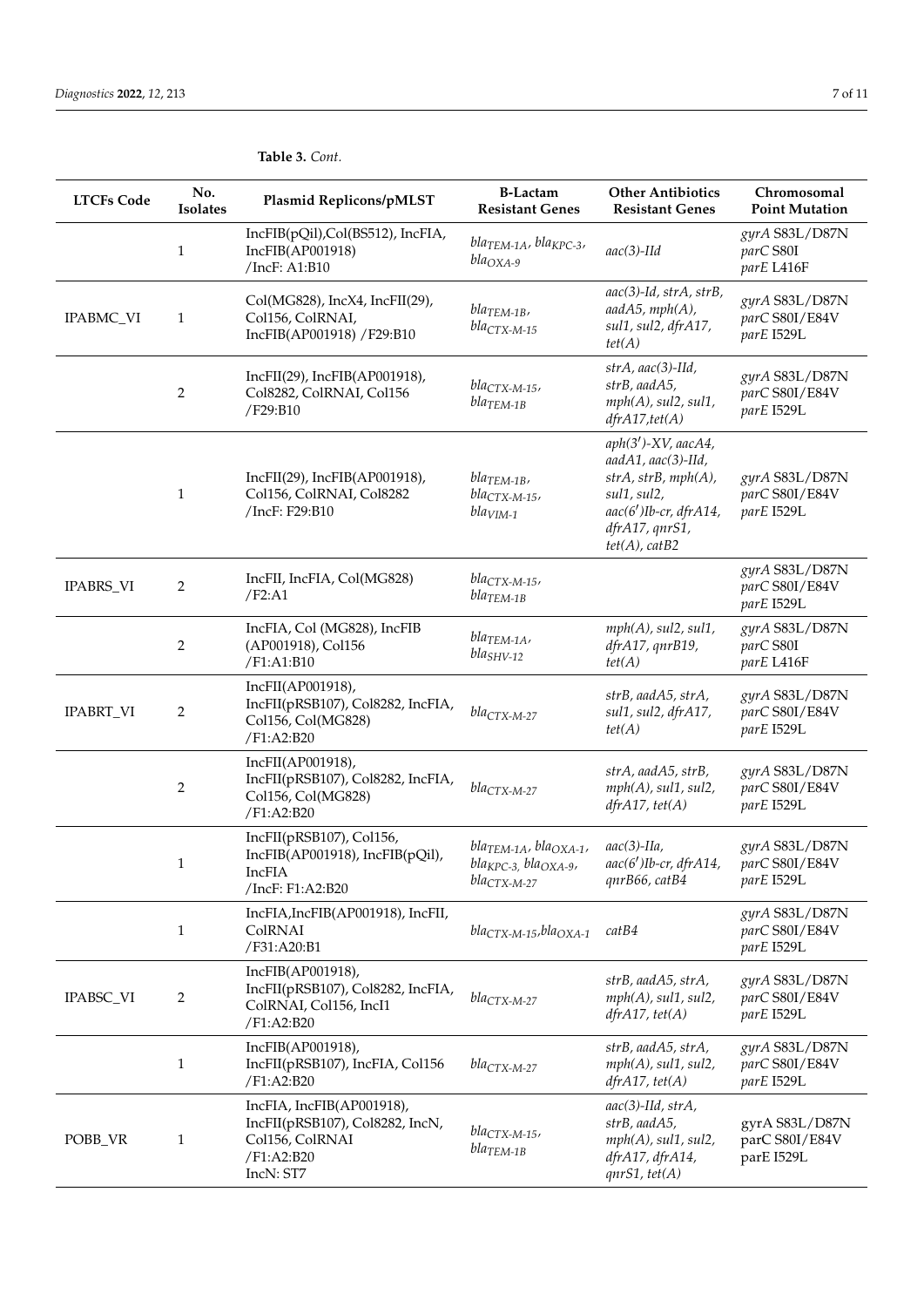| <b>LTCFs Code</b> | No.<br><b>Isolates</b> | <b>Plasmid Replicons/pMLST</b>                                                                | <b>B-Lactam</b><br><b>Resistant Genes</b>                                                      | <b>Other Antibiotics</b><br><b>Resistant Genes</b>      | Chromosomal<br><b>Point Mutation</b>           |
|-------------------|------------------------|-----------------------------------------------------------------------------------------------|------------------------------------------------------------------------------------------------|---------------------------------------------------------|------------------------------------------------|
| POVI VR           |                        | IncFIA, IncFIB(AP001918), IncFII,<br>ColRNAI<br>/F31:A20:B1                                   | $bla_{CTX-M-15}$ , bla $O_{NA-1}$                                                              | $aac(3)$ -IIa,<br>$aac(6')$ Ib-cr, tet $(A)$ ,<br>catB4 | gyrA S83L/D87N<br>parC S80I/E84V<br>parE I529L |
| POSC_VR           | 2                      | IncFIB(AP001918), ColRNAI,<br>IncI1, IncFII, IncFIA<br>/F36:A20:B1                            | $bla_{CTX-M-15}$ , bla <sub>OXA-1</sub>                                                        | $aac(3)$ -IIa,<br>$aac(6')$ Ib-cr, tet $(A)$ ,<br>catB4 | gyrA S83L/D87N<br>parC S80I/E84V<br>parE I529L |
| POCS VR           |                        | IncX3, ColRNAI, IncFIB(pB171),<br>IncI1, IncP1, FIA (pBK30683),<br>IncFIC(FII)<br>/F46:A6:B47 | $bla_{CMY-42}$ , bla <sub>NDM-4</sub>                                                          | tet(B)                                                  | gyrA S83L/D87N<br>parC S80I<br>parE S458A      |
|                   | $\mathbf{1}$           | IncFII(29), IncFIB(AP001918),<br>ColRNAI, IncFIB(pQil)<br>/IncF: F29:B10                      | $bla_{CTX-M-15}$ , bla <sub>OXA-9</sub> ,<br>$bla_{TEM-1A}$ , $bla_{KPC-3}$ ,<br>$bla_{OXA-1}$ | $aac(6')$ -Ib-cr                                        | gyrA S83L/D87N<br>parC S80I/E84V<br>parE I529L |

#### <span id="page-7-0"></span>**Table 3.** *Cont.*

# *3.5. Antibiotic Resistance Genes (ARGs)*

The aminoglycoside resistance genes *aadA1*, *aadA2*, *aadA5*, *aacA1*, *aacA4*, *aac(3)-IId*, aph(3')-XV, *aph*(3')-Ia and *aph*(3')-IIa and the bi-functional gene *aac*(6')Ib-cr were found in all *E. coli* analyzed (Table [3\)](#page-7-0). Fluoroquinolone resistance was plasmid-mediated by the presence of *qnr* elements. In particular, the *qnrS1* was identified in ten *E. coli*, whereas *qnrB19* and *qnrB66* were found in two and one isolates, respectively. In one isolate of *E. coli*, the simultaneous presence of *qnrS1* and *qnrB19* was identified. The most common mechanism of sulfamethoxazole/trimethoprim resistance was represented by the acquisition of dihydrofolate reductase *dfrA1*(1 isolate), *dfrA14* (8 isolates) and *dfrA17* (19 isolates). Other antibiotic resistance genes were the following: *mphA* (macrolide resistance) detected in 23 *E. coli*, *sul1*/*sul2* (suphonamide resistance) detected in 26 isolates, *catB2*/*catB4* (chloramphenicol resistance) detected in 17 isolates, *strA*/*strB* (streptomycin resistance) detected in 17 isolates and  $tet(A)/tet(B)$  (tetracycline resistance) detected in 22 isolates. The lincosamide nucleotidyltransferase gene (*lnu*(*F*)) was found in one ST48 isolate. All *E. coli* strains produced one or more β-lactamases belonging to molecular classes A, B, C and D. Consistent with the results in this study, the ESBLs were the most widespread, and they included enzymes of the CTX-M-1 group (CTX-M-1, CTX-M-3 and CTX-M-15) in 21 isolates, CTX-M-27 (belonging to CTX-M-9 group) in 12 isolates and SHV-12 in 3 isolates (Table [4\)](#page-8-0). The CTX-M enzymes were found only in ST131 strains. Overall, 37 out 43 *E. coli* (87%) were positive to ESBLs. The VIM-1 enzyme was found in three ST69, one ST12 and one ST95. The *E. coli* ST410 produced the metallo-β-lactamase NDM-4 and CMY-42 class C enzyme. The KPC-3 carbapenemase was identified in three isolates, specifically two ST131 and one ST1193. The OXA-1 and OXA-9 were found in 12 and 3 isolates, respectively, and in association with other β-lactamase genes (Table [4\)](#page-8-0).

# *3.6. Chromosomal Fluoroquinolones Resistance*

Resistance to fluoroquinolones was also mediated by mutations in *gyrA*, *parC* and *parE.* As shown in Table [3,](#page-7-0) the S83L/D87N in *gyrA*, S80I/E84V in *parC* and I529L in *parE* were the most common substitutions found in twenty-nine ST131. The S83L/D87N in *gyrA*, S80I in *parC* and L416F in *parE* mutations were found in three ST1193. The S83L/D87N in *gyrA*, S80I in *parC* and S458A in *parE* mutations were identified in one ST410. Two isolates of *E. coli* ST69 showed the S83L and D87N mutations in *gyrA* and S80I in *parC*.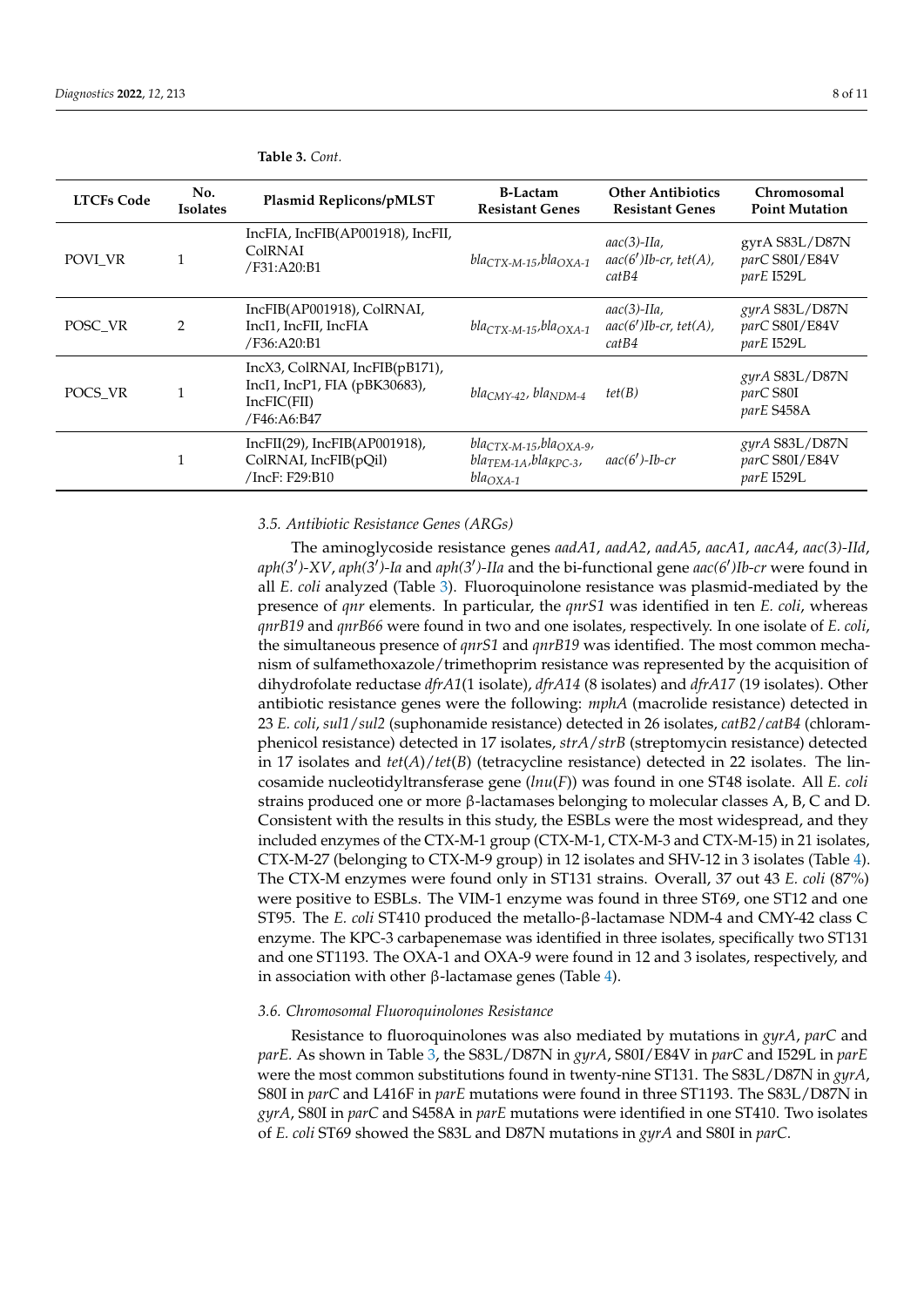| E. coli                   | <b>ST12</b>    | <b>ST48</b> | <b>ST69</b> | <b>ST95</b> | <b>ST131</b>   | <b>ST410</b> | <b>ST1193</b> |
|---------------------------|----------------|-------------|-------------|-------------|----------------|--------------|---------------|
| Total No.                 | $\overline{2}$ | 1           | 3           | 1           | 32             | 1            | 3             |
| $bla$ TEM-1               |                |             |             |             | 9              |              | 3             |
| $bla_{\text{CTX-M-1}}$    |                |             |             |             |                |              |               |
| $bla_{\text{CTX-M-3}}$    |                |             |             |             | 3              |              |               |
| $bla_{\text{CTX-M-15}}$   |                |             |             |             | 17             |              |               |
| $bla_{\text{CTX-M-27}}$   |                |             |             |             | 12             |              |               |
| $blas_{\rm HV\text{-}12}$ |                |             |             |             |                |              | ∍             |
| $bla_{\rm KPC-3}$         |                |             |             |             | $\overline{2}$ |              |               |
| $bla_{\rm NDM\text{-}4}$  |                |             |             |             |                |              |               |
| $bla_{\rm VIM\text{-}1}$  |                |             | 3           |             |                |              |               |
| $bla_{\text{CMY-42}}$     |                |             |             |             |                |              |               |
| $bla_{\rm OXA\text{-}1}$  |                |             |             |             | 13             |              |               |
| $bla_{\rm OXA-9}$         |                |             |             |             | 2              |              |               |

<span id="page-8-0"></span>**Table 4.** Distribution of β-lactamase genes among *E. coli* strains.

## **4. Discussion**

Herein, we used NGS-technology to investigate the resistome, virulome and genetic diversity of multi-drug resistant *E. coli* collected from 13 LTCFs in the Veneto region. The majority of *E. coli* analyzed belongs to the ST131 lineage. From a clinical point of view, ST131 is an extra-intestinal pathogenic bacterium which lives in the digestive tract, but it could also mediate its pathogenicity in the urinary tract and in the blood stream [\[12\]](#page-10-4). Almost all ST131 (30 out of 32) analyzed were of the O25b:H4 serotype and H30 subclone. The fimH allele, encoding for the virulence factor used by bacteria to attach the host tissue, has been used to phylogenetically classify the ST131 isolates in three clades (A, B, C), being also based on antibiotic resistance genes [\[13,](#page-10-5)[14\]](#page-10-6). As reported by Pitout et al., ST131 clades C1 and C2 are fluoroquinolone resistant, and C2 has a strong association with CTX-M production [\[14\]](#page-10-6). Several studies have proven that the most prevalent subclonal lineage of *E. coli* ST131 is fimH30, which is also associated with a specific mutation in *gyrA* and *parC*, conferring chromosomal resistance to fluoroquinolones [\[15](#page-10-7)[,16\]](#page-10-8). Some *E. coli* lineages were identified only in one LTCF; this is the case for ST12, ST69 and ST95, found only in SSL\_BL, the ST48 in SAF\_VE and ST410 in POCS\_VR. The ST410 lineage seems to be phylogenetically older than ST131, but because of its virulence profile, ST131 is globally distributed in several environments over the world [\[17\]](#page-10-9). The feature of ST410 strains, in contrast to ST131, is the resistance to carbapenems [\[17\]](#page-10-9). In the present study, the ST410-H24 strain showed resistance to carbapenems, producing NDM-4 metallo-β-lactamase, and to fluoroquinolones via plasmid *qnrS1* and to chromosomes by mutations in *gyrA*, *parC* and *parE*. The ST131 isolates were found to be associated with IncF plasmids, ESBLs (CTX-M-1-group, CTX-M-27) and chromosomal resistance to fluoroquinolone (*gyrA/parC/parE* mutations) [\[18\]](#page-10-10). They also possessed *aac*(6')-Ib-cr, catB4, OXA-1/OXA-9 and other ARGs which reduced susceptibility to aminoglycoside, chloramphenicol, oxacillin and other classes of antibiotics. In ST131, we found the predominance of CTX-M variants (94% of isolates) followed by OXA-1/OXA-9 (47% of isolates). As previously reported, CTX-M-15 and CTX-M-27 alleles are associated with the ST131 clade C2 and ST131 clade C1 [\[19](#page-10-11)[–21\]](#page-10-12). The CTX-M-27 is predominantly associated with the F1:A2:B20 replicon, as reported in other ST131 strains isolated worldwide [\[22\]](#page-10-13). The CTX-M-27 belongs to subgroup CTX-M-9, and it showed two amino acid substitutions from CTX-M-9 (A231V and D240G) and one from CTX-M-14 (D240G). CTX-M-27 was found, not only in clinical strains, but also in bacteria isolated from food-producing animals, livestock and environment [\[23](#page-10-14)[–25\]](#page-10-15). Metalloβ-lactamases were not found in ST131, and this is in agreement with results reported in different countries [\[13\]](#page-10-5). Similarly, the KPC-3 carbapenemase was found only in three *E. coli* strains (ST131 and ST1193) collected in CDS\_RO, IPABRT\_VI and PCS\_VR LTCFs. In a previous paper where we characterized the resistome of *K. pneumoniae* isolates, we found, in the same LTCFs, KPC-3 producing *K. pneumoniae* [\[26\]](#page-10-16). The *E. coli* and *K. pneumoniae* strains harbored the same IncFIB(pQil) plasmid. We speculate that, in the same LTCF, a transfer of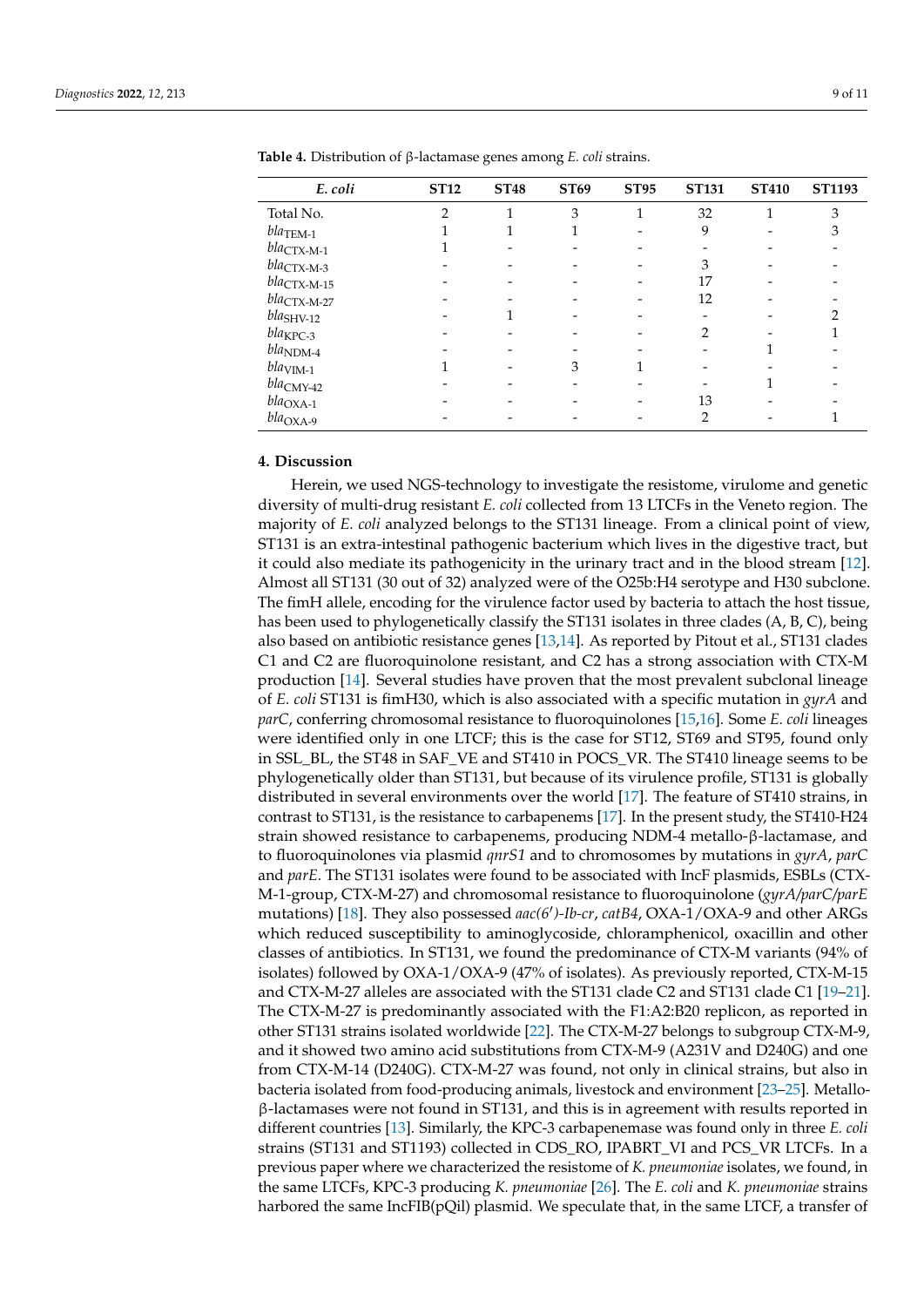the *bla<sub>KPC-3</sub>* gene, presumably located in IncFIB(pQil) plasmid, may have occurred between *E. coli* and *K. pneumoniae*.

## **5. Conclusions**

In this study, we confirmed the spread of extended-spectrum β-lactamases and carbapenemases in *E. coli* isolated from colonized residents living inside LTCFs. In particular, the CTX-M-enzymes belonging to sub-groups 1 and 9 represent the ESBLs mainly found in our strains. In the past decade, the CTX-M-enzymes have been increasingly detected in *E. coli* worldwide. A low percentage of carbapenemases, including KPC-, VIM- and NDM-variants, was identified in *E. coli* collected in the LTCFs included in this survey. The ST131 represents an incubator of fluoroquinolones, aminoglycosides and other antibiotic resistance genes and, in addition, different virulence factors. ST131 is composed by five clades (A, B, C0, C1 and C2), and clade C seems to be more fit than the others. The clade C showed resistance to fluoroquinolones and was able to acquire IncF plasmids, giving to *E. coli* a rapid and continual adaptation to different environments. Emerging evidence worldwide suggests that LTCFs are important reservoirs for ARGs' dissemination. The presence of antimicrobial-resistant pathogens in LTCFs has serious consequences not only for residents but also for the LTCF as an organization, both in terms of internal strategies to contain and possibly reduce these pathogens and the acceptance of colonized patients from the hospital.

**Author Contributions:** Conceptualization, A.P. and M.P.; methodology, A.M.A., A.P., S.C., L.M., A.B. and L.N.; investigation, A.P., S.C. and A.M.A.; data curation, M.P., G.L.C. and A.M.A.; writing original draft preparation, M.P. and A.M.A.; writing—review and editing, M.P., A.P., G.L.C. and A.M.A.; visualization, E.T.; supervision, M.P., G.A. and E.T.; project administration, A.P., G.L.C. and A.M.A.; funding acquisition, A.M.A., G.A. and M.P. All authors have read and agreed to the published version of the manuscript.

**Funding:** This research was funded by Regione Veneto, DGR 1656; 17/10/2017 and University of L'Aquila internal funds (07\_PROGETTO\_RICERCA\_ATENEO).

**Institutional Review Board Statement:** Not applicable.

**Informed Consent Statement:** Not applicable.

**Data Availability Statement:** Data sharing not applicable.

**Acknowledgments:** The authors thank Giuseppe Cornaglia for having strongly supported this study with his scientific enthusiasm. Thanks to the LTCF Veneto working group, composed of Giorgia Be, Nicola Salerno, Lorenza Lambertenghi and Ilaria Coledan (Infectious Disease Section, Department of Diagnostic and Public Health, University of Verona, Italy) for the collection of biological samples.

**Conflicts of Interest:** The authors declare no conflict of interest.

# **References**

- <span id="page-9-0"></span>1. European Centre for Disease Prevention and Control. *Surveillance of COVID-19 in Long-Term Care Facilities in the EU/EEA*; ECDC: Stockholm, Sweden, 2021.
- <span id="page-9-1"></span>2. Moro, M.L.; Gagliotti, C. Antimicrobial resistance and stewardship in long-term care facilities. *Future Microbiol.* **2013**, *8*, 1011–1025. [\[CrossRef\]](http://doi.org/10.2217/fmb.13.75)
- 3. Strausbaugh, L.J.; Joseph, C.L. The burden of infection in long-term care. *Infect Control. Hosp. Epidemiol.* **2000**, *21*, 674–679. [\[CrossRef\]](http://doi.org/10.1086/501712)
- <span id="page-9-2"></span>4. Giufrè, M.; Ricchizzi, E.; Accogli, M.; Barbanti, F.; Monaco, M.; Pimentel de Araujo, F.; Farina, C.; Fazii, P.; Mattei, R.; Sarti, M.; et al. Colonization by multidrug-resistant organisms in long-term care facilities in Italy: A point-prevalence study. *Clin. Microbiol. Infect.* **2017**, *23*, 961–967. [\[CrossRef\]](http://doi.org/10.1016/j.cmi.2017.04.006)
- <span id="page-9-3"></span>5. European Centre for Disease Prevention and Control. *Protocol for Validation of Point Prevalence Surveys of Healthcare-Associated Infections and Antimicrobial Use in European Long-Term Care Facilities—2016–2017 Version 1.1*; ECDC: Stockholm, Sweden, 2016.
- <span id="page-9-4"></span>6. Rosello, A.; Hayward, A.C.; Hopkins, S.; Horner, C.; Ironmonger, D.; Hawkey, P.M.; Deeny, S.R. Impact of long-term care facility residence on the antibiotic resistance of urinary tract *Escherichia coli* and *Klebsiella*. *J. Antimicrob. Chemother.* **2017**, *72*, 1184–1192. [\[PubMed\]](http://www.ncbi.nlm.nih.gov/pubmed/28077671)
- <span id="page-9-5"></span>7. Falcone, M.; Paul, M.; Yahav, D.; Orlando, G.; Tiseo, G.; Prendki, V.; Güerri-Fernández, R.; Gavazzi, G.; Mutters, N.T.; Cookson, B.; et al. Antimicrobial consumption and impact of antimicrobial stewardship programmes in long-term care facilities. *Clin. Microbiol. Infect.* **2019**, *25*, 562–569. [\[CrossRef\]](http://doi.org/10.1016/j.cmi.2018.07.028)